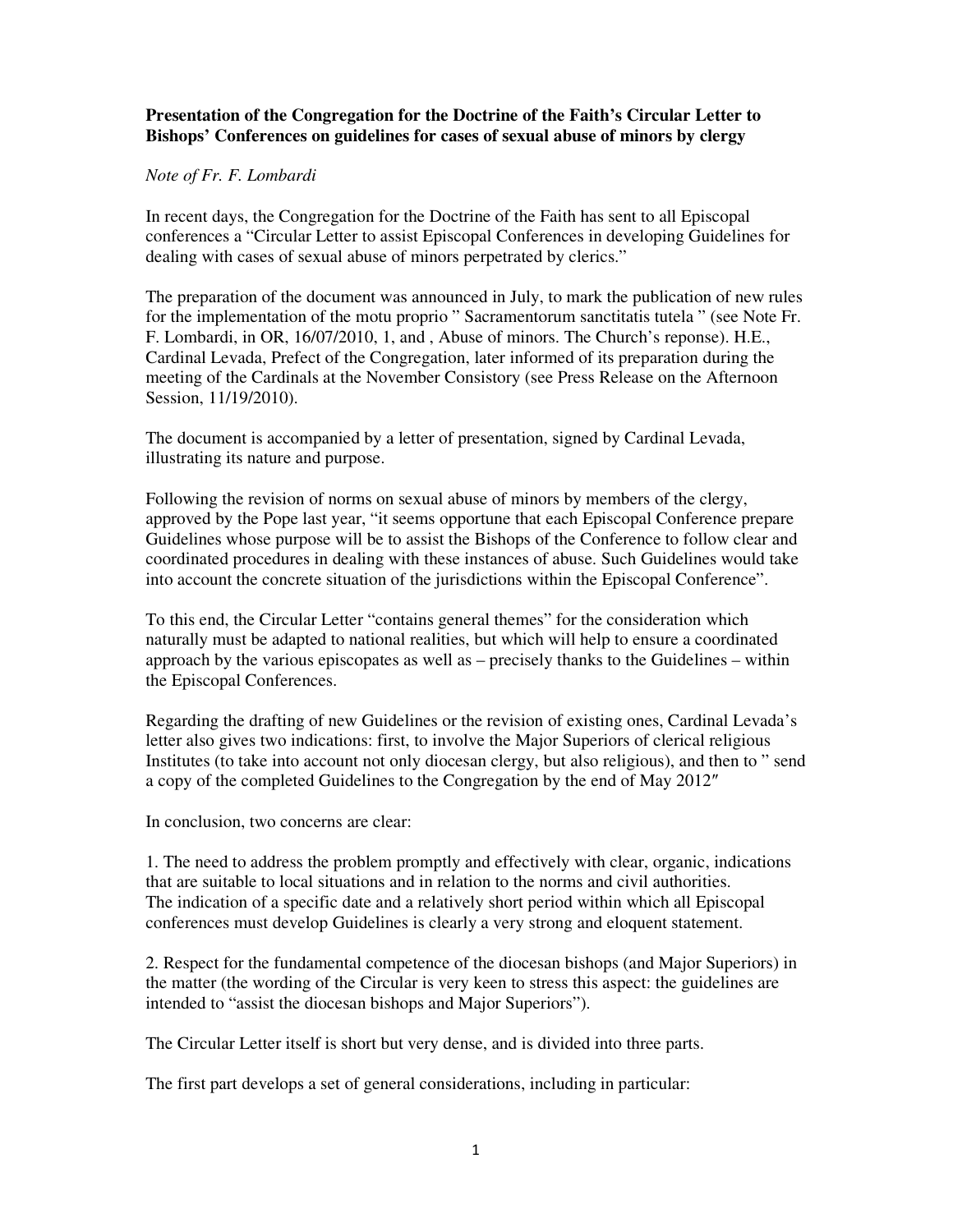Priority attention to the victims of sexual abuse: listening to the victims and their families, and a commitment to their spiritual and psychological assistance.

The development of prevention programs to create truly safe environments for children.

The formation of future priests and religious and exchange of information on candidates to the priesthood or religious life who are transferred.

Support for priests, their ongoing formation and informing them of their responsibilities regarding the issue, how to support them when they are accused, dealing with cases of abuse according to law, the rehabilitation of the good reputation of those who have been unjustly accused.

Cooperation with civil authorities within their responsibilities. "Specifically, without prejudice to the sacramental internal forum, the prescriptions of civil law regarding the reporting of such crimes to the designated authority should always be followed". This cooperation should be implemented not only in cases of abuse by clergy, but by any employee who works in a Church structure.

The second part addresses applicable canonical legislation in force today, after the revision of 2010.

It refers to the power of bishops and Major Superiors in preliminary investigation and, in the case of a credible allegation, their obligation to refer the matter to the Congregation for the Doctrine of the Faith, which offers guidance for the handling of the case.

It speaks about the precautionary measures to be imposed and information to be given to the accused during the preliminary investigation.

It refers to the canonical measures and ecclesiastical penalties that can be applied to offenders, including dismissal from the clerical state.

Finally, it specifies the relationship between canon law valid for the entire Church and any additional specific particular norms that given Episcopal Conferences deem appropriate or necessary, and the procedure to be followed in such cases.

The Third and final part lists a number of useful observations in formulating concrete operational guidelines for bishops and major superiors.

Among other things, the need to offer assistance to victims is stressed as well as the need to treat the complainant with respect and ensure the privacy and reputation of the people involved: to take due account of the civil laws of the country, including any obligation to notify the civil authorities, to ensure the accused information on the allegation and an opportunity to respond, and in any case a just and worthy support; to exclude the cleric's return to public ministry, in case of danger to minors or of scandal to the community. Once again, the primary responsibility of bishops and Major Superiors is reiterated, a responsibility which cannot be replaced by supervisory bodies, however useful or necessary they may be in support of this responsibility.